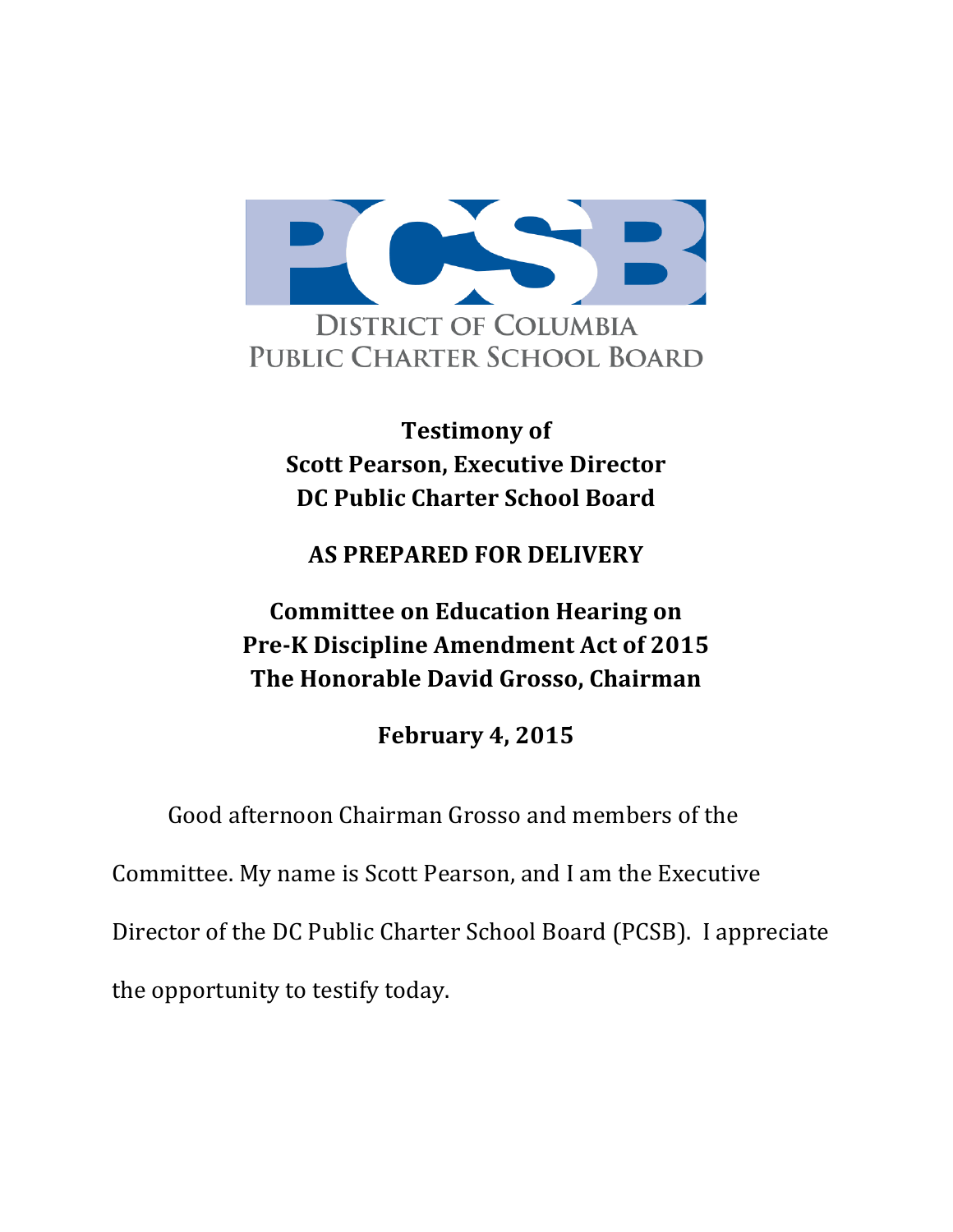We are here to discuss the Pre-K Discipline Amendment Act of 2015 that was introduced by Councilmember Grosso this January. The bill would ban many suspensions of PreK students at public schools, including public charter schools, as well as create reporting requirements on discipline for all public schools.

First, we would like to thank Councilmember Grosso and his staff for engaging with PCSB and DC public charter schools as they moved forward with this bill. We are hopeful that through this collaborative process we can come to a workable solution that both reduces exclusionary discipline and preserves charter schools' freedom to set disciplinary policies they believe to be in the best interest of their students.

First, we believe it is important to reiterate that charters are expected to comply with tough standards--but they need flexibility to do the job. For the schools this is not simply an abstract principle, it is key to their ability to provide quality and choice for DC students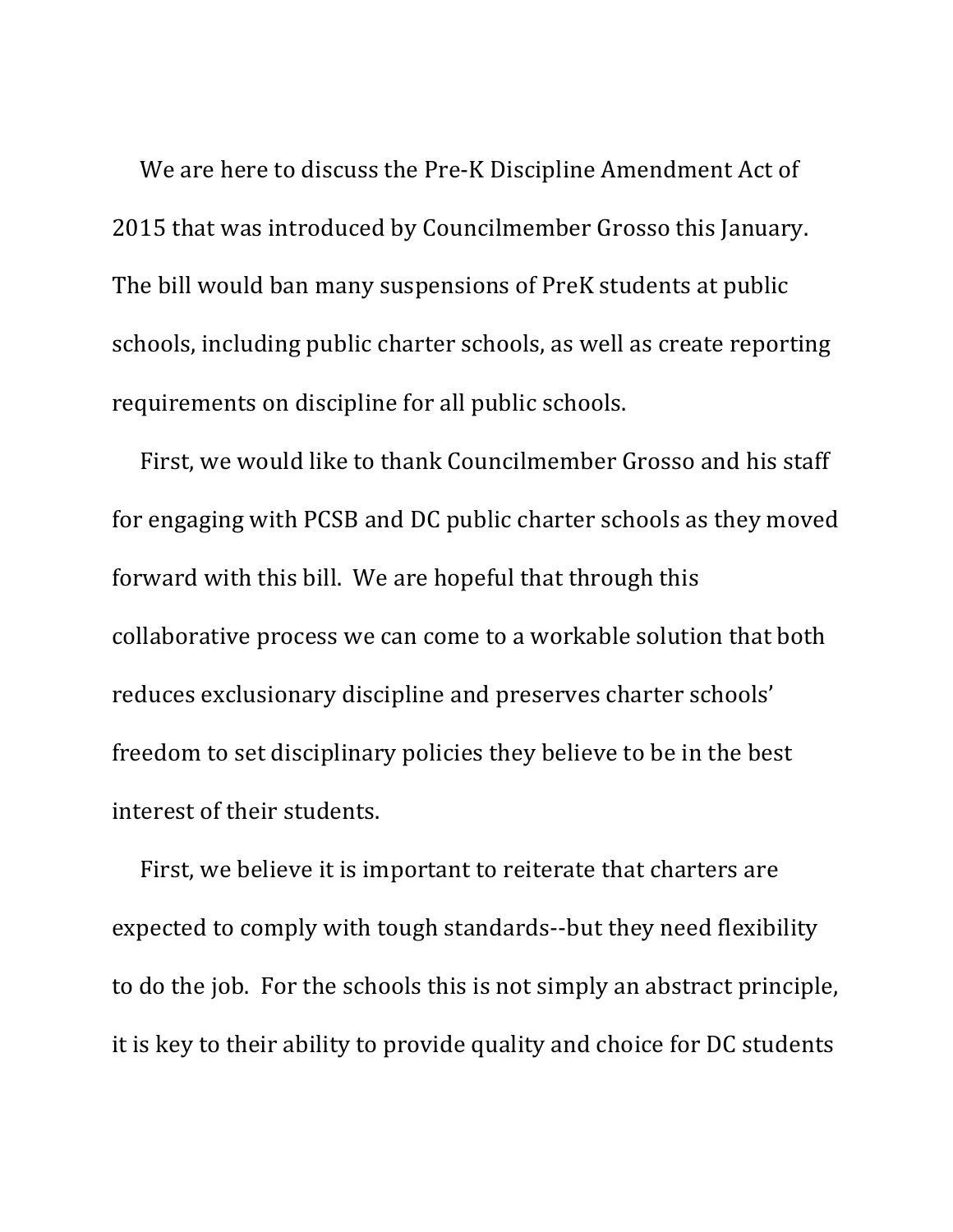and families. And we fully accept that, with flexibility comes increased accountability for performance and equity.

PCSB also fully understands the importance of keeping students in school and in their classrooms. With that goal in mind, nearly three years ago, we launched an initiative on the use of discipline and suspensions. Rather than using strict mandates or requirements, we focused instead on transparency and information sharing. By publishing suspension and expulsion rates, school-byschool, we let each school know where they stood in comparison to each other – and to the district average. This opened the way for schools to learn from each other and forced schools to defend their discipline results in the court of public opinion.

The results have been excellent. Expulsions are down more than half since 2012 and are now below the national average for similar populations. Suspensions are down by nearly a fifth just in the last year alone.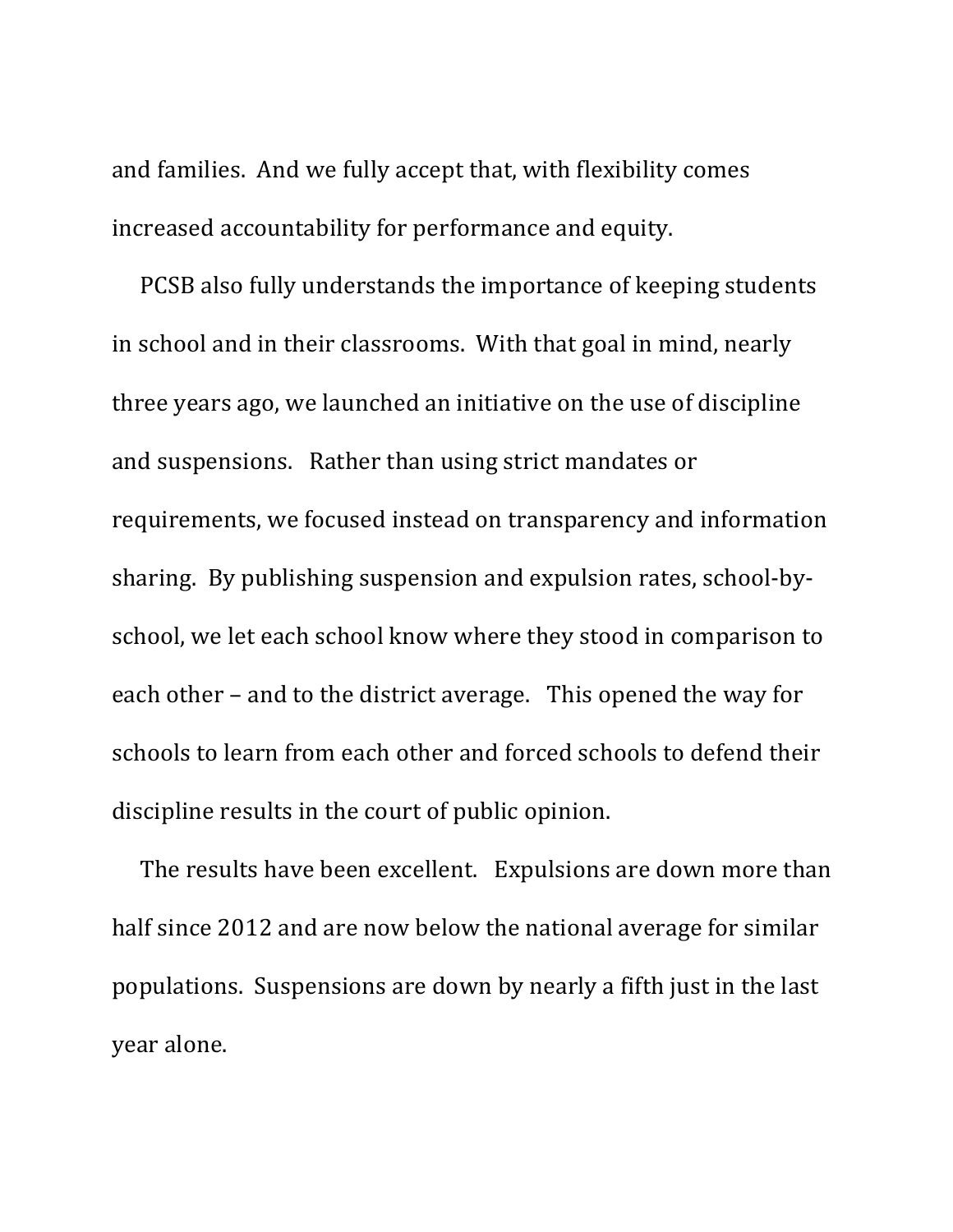We believe this has been the right approach when working with charter schools. Yes - school discipline rates were too high. But we have been bringing these rates down in a way that preserves the schools' freedom of operation – a freedom that we believe is essential to their success.

Turning to pre-school discipline  $-$  it is first of all important to point out that no preschoolers were expelled last year, and none were subject to long-term suspensions. Of the 122 suspensions that did occur, 76% were for one day. Indeed, we believe that the figure overstates the rate of charter school suspensions because many schools counted children sent home early, rather than students excluded for an entire school day. Overall, 1.9% of PreK-3 and PreK-4 students were suspended last year.

To be sure, it feels odd to defend the practice of exclusionary discipline for a three year-old, and we would be the first to admit that PreK discipline rates are too high. But we have seen examples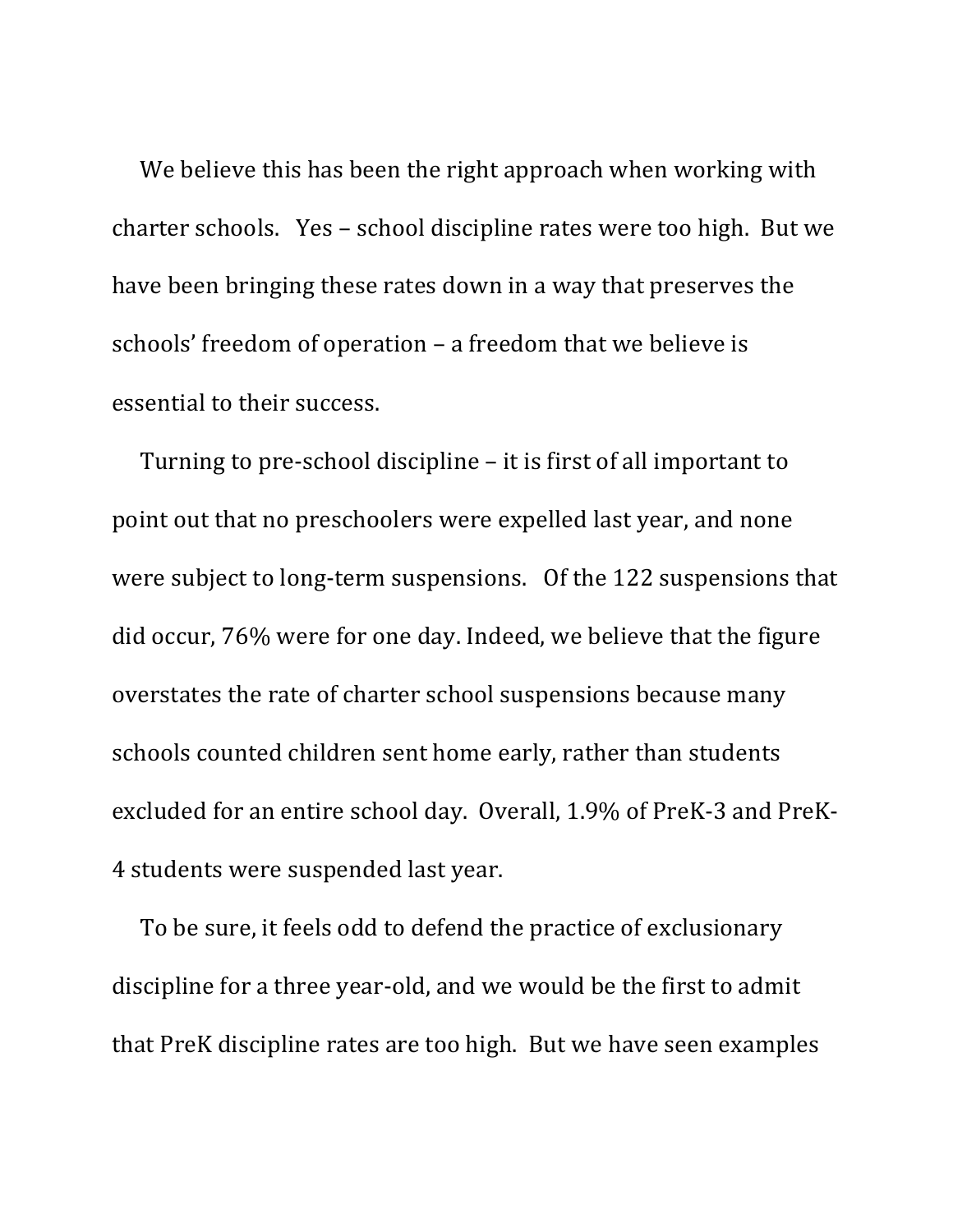in schools – including some of our very highest-performing schools -- where the targeted use of short-term suspensions has been a useful tool for school safety, truancy reduction, and creating an orderly school culture conducive to learning. These top-performing schools are leading the improvement of education in the District of Columbia. 

Just as we've made progress reducing overall suspensions, we are making progress reducing pre-school suspensions. In fact, year to date suspensions are down 31% compared with a similar time period last year. We look forward to being able to show the results of our efforts at the end of the year.

Given the progress we have made, we respectfully ask that you consider delaying this legislation by a year, so that we can continue to demonstrate that the charter sector can make meaningful progress on this issue without a legislative fix that would intrude on the schools' ability to manage their schools for academic success.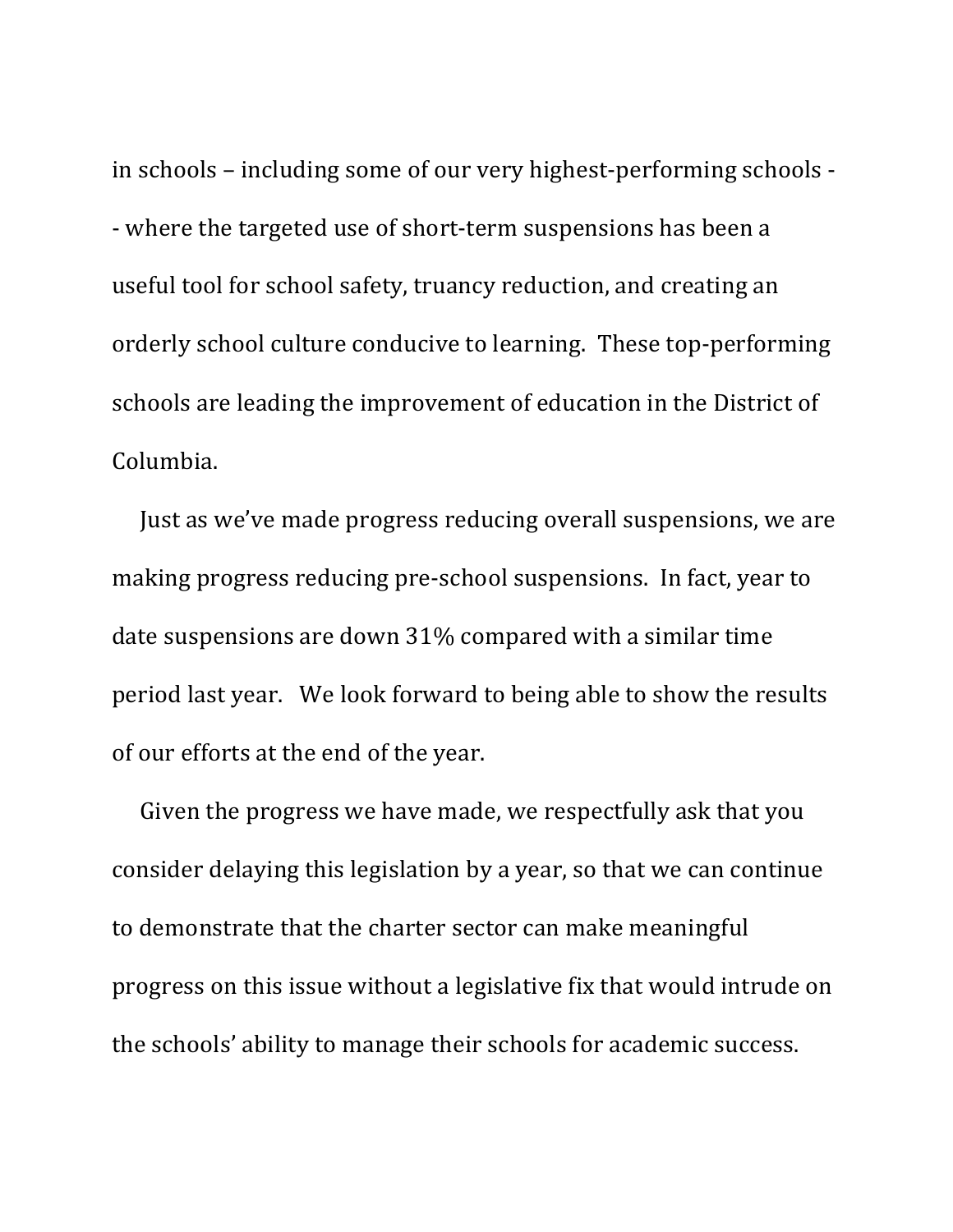However, if this legislation were to move forward we are hopeful that changes could be made to make the law more workable for schools. Specifically, we ask that the definition of suspension to be revised, to make it clear that the bill does not ban sending a student home for part of a day or sending a child to another classroom. We also ask that additional work be done on the exemptions in the legislation to allow schools more flexibility to protect students from injury and preserve the educational environment from persistent and extreme disruptive behavior. We look forward to working with you on these changes.

Beyond this, we also would like to work with the Council and other education stakeholders on additional approaches to school discipline and culture, particularly in finding more resources for charter schools to hire and train mental health professionals and behavioral specialists that can help support students before discipline becomes necessary.